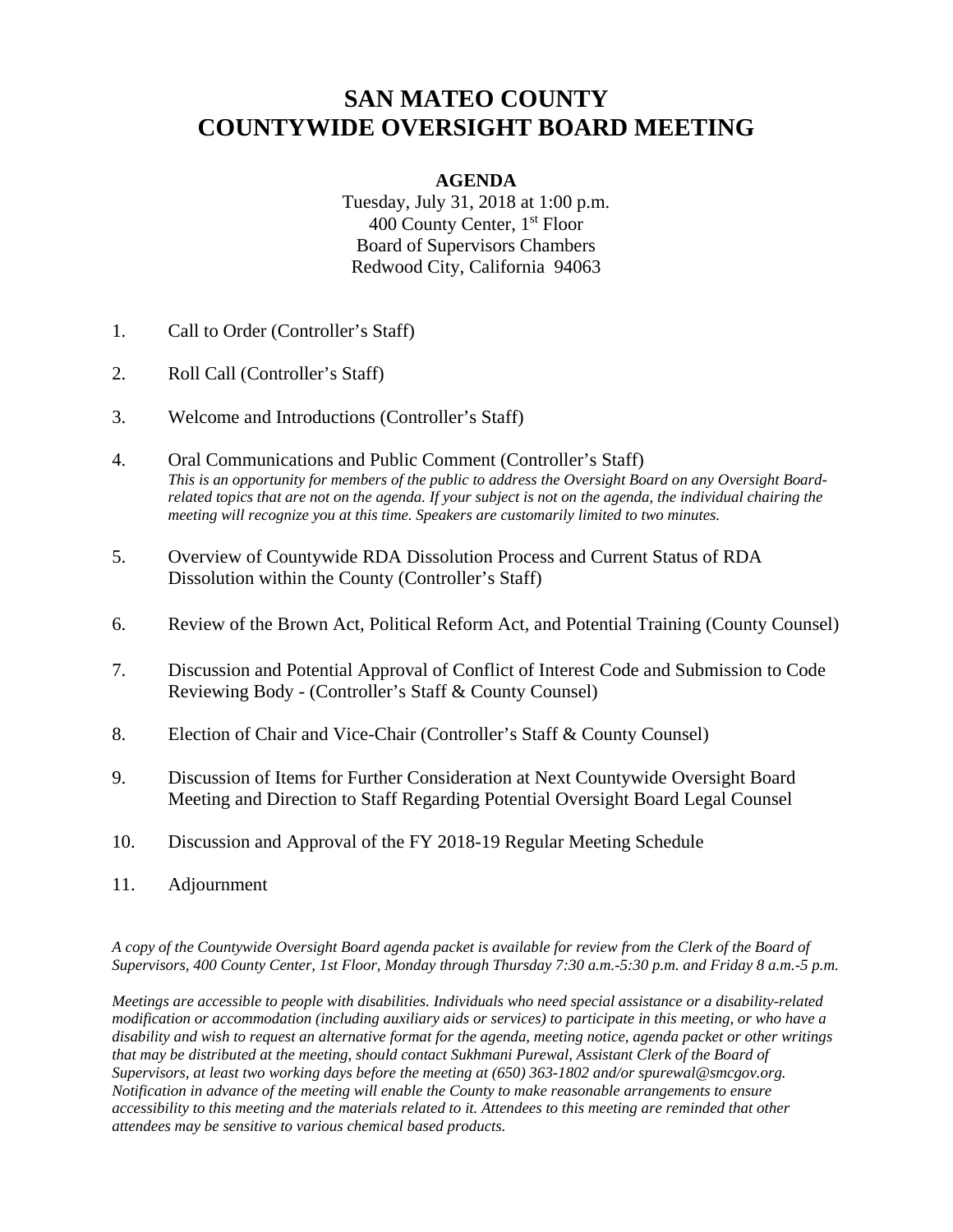# **San Mateo Countywide Oversight Board**

July 27, 2018 **Agenda Item #7** 

| TO:      | San Mateo Countywide Oversight Board                                     |
|----------|--------------------------------------------------------------------------|
| FROM:    | Shirley Tourel, Assistant Controller                                     |
| SUBJECT: | Adoption of Conflict of Interest Code for the Countywide Oversight Board |

#### **Overview/Background:**

The Political Reform Act (California Government Code 81000 *et seq.*) requires state and local government agencies to adopt and promulgate conflict of interest codes. The Fair Political Practices Commission ("FPPC") has adopted a regulation, Cal. Code of Regs, Title 2, Division 6, Section 18730, which contains the terms of a standard conflict of interest code. Each local governmental agency is allowed to incorporate those terms by reference, including future amendments made by the FPPC, into its own conflict of interest code.

California Health and Safety Code 34179(j) established countywide oversight boards throughout the state in each county in which former redevelopment agencies are still in the process of dissolution. The Countywide Oversight Board for San Mateo County (the "Oversight Board") takes the place of the thirteen Successor Agency oversight boards that were in existence prior to July 1, 2018. Pursuant the dissolution statutes, the Oversight Board is deemed a local governmental agency for purposes of the Political Reform Act and the regulations promulgated thereunder by the FPPC.

At this time, staff is proposing a conflict of interest code that incorporates the standard terms adopted by the FPPC, which require that each agency, by appendix to its conflict of interest code designate: (a) the employment positions (including board member positions) whose duties require the employees serving in such positions to disclose certain economic interests; and (b) the categories of economic interests that the employees must disclose.

#### **Recommendation:**

Staff recommends that the Oversight Board adopt the proposed conflict of interest code attached hereto as Attachment A and authorize submission of the approved conflict of interest code to the Board of Supervisors as the code reviewing body.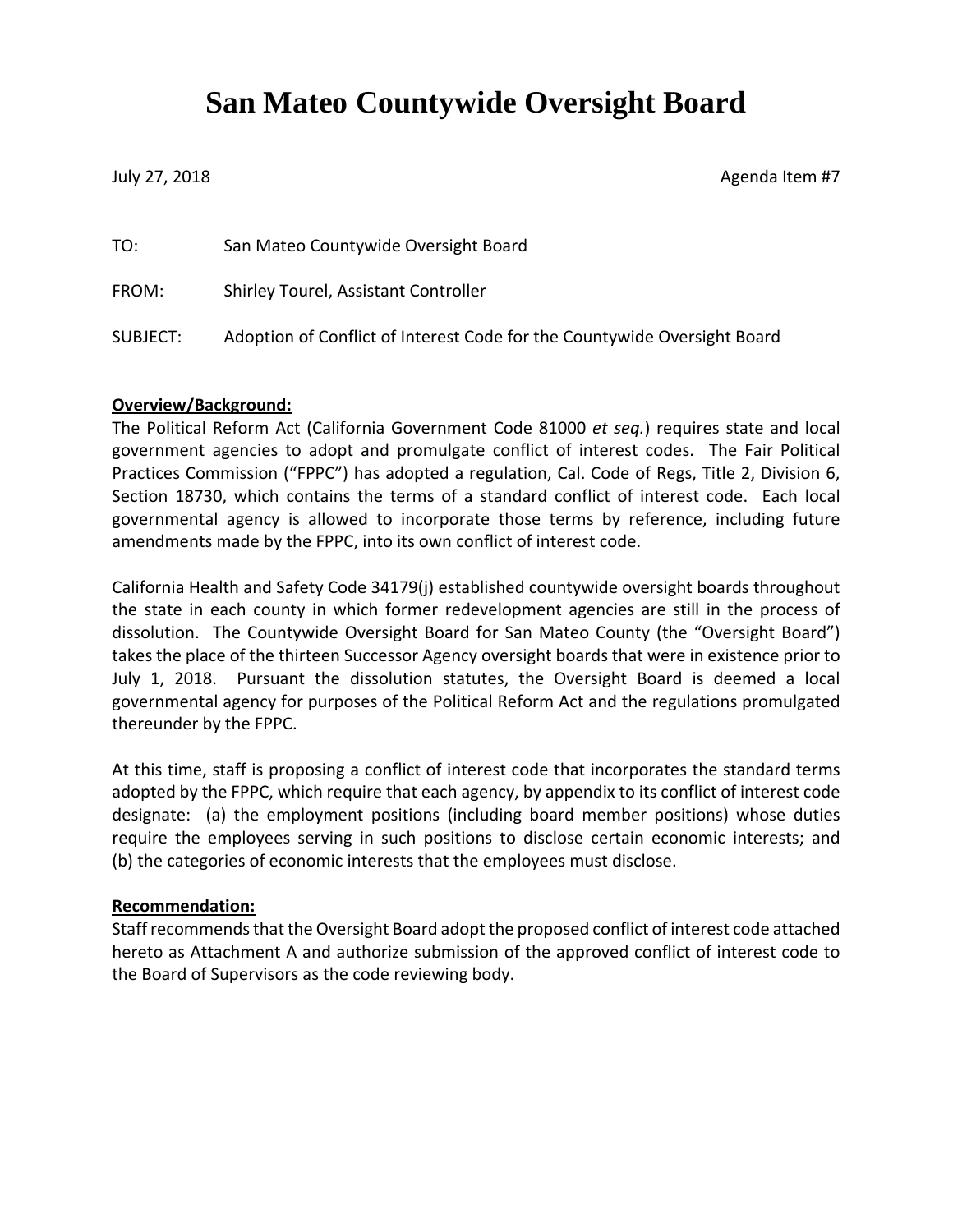#### **Attachment A**

#### **CONFLICT OF INTEREST CODE**

San Mateo County Countywide Oversight Board 400 County Center, 1st Floor Redwood City, CA 94063

The Political Reform Act, Government Code Section 81000, et seq., requires state and local government agencies to adopt and promulgate conflict of interest codes. The Fair Political Practices Commission ("FPPC") has adopted a regulation, California Code of Regulations, Title 2, division 6, Section 18730 (hereinafter "CCR 18730"), which contains the terms of a standard conflict of interest code. It can be incorporated by reference and may be amended by the FPPC after public notice and hearings to conform to amendments in the Political Reform Act. Therefore, the terms of CCR 18730 and any amendments to it duly adopted by the FPPC are hereby incorporated by reference and, along with the attached document in which members and employees are designated and disclosure schedules are set forth, constitute the conflict of interest code of the San Mateo County Countywide Oversight Board.

Designated filers shall file statements of economic interests with the agency. Upon receipt of such statements of economic interests, the agency shall make and retain a copy and forward the original of these statements to the Clerk of the Board of Supervisors. The original statements for all other designated employees will be retained by the agency.

> Sukhmani Purewal Deputy Clerk of the Board of Supervisors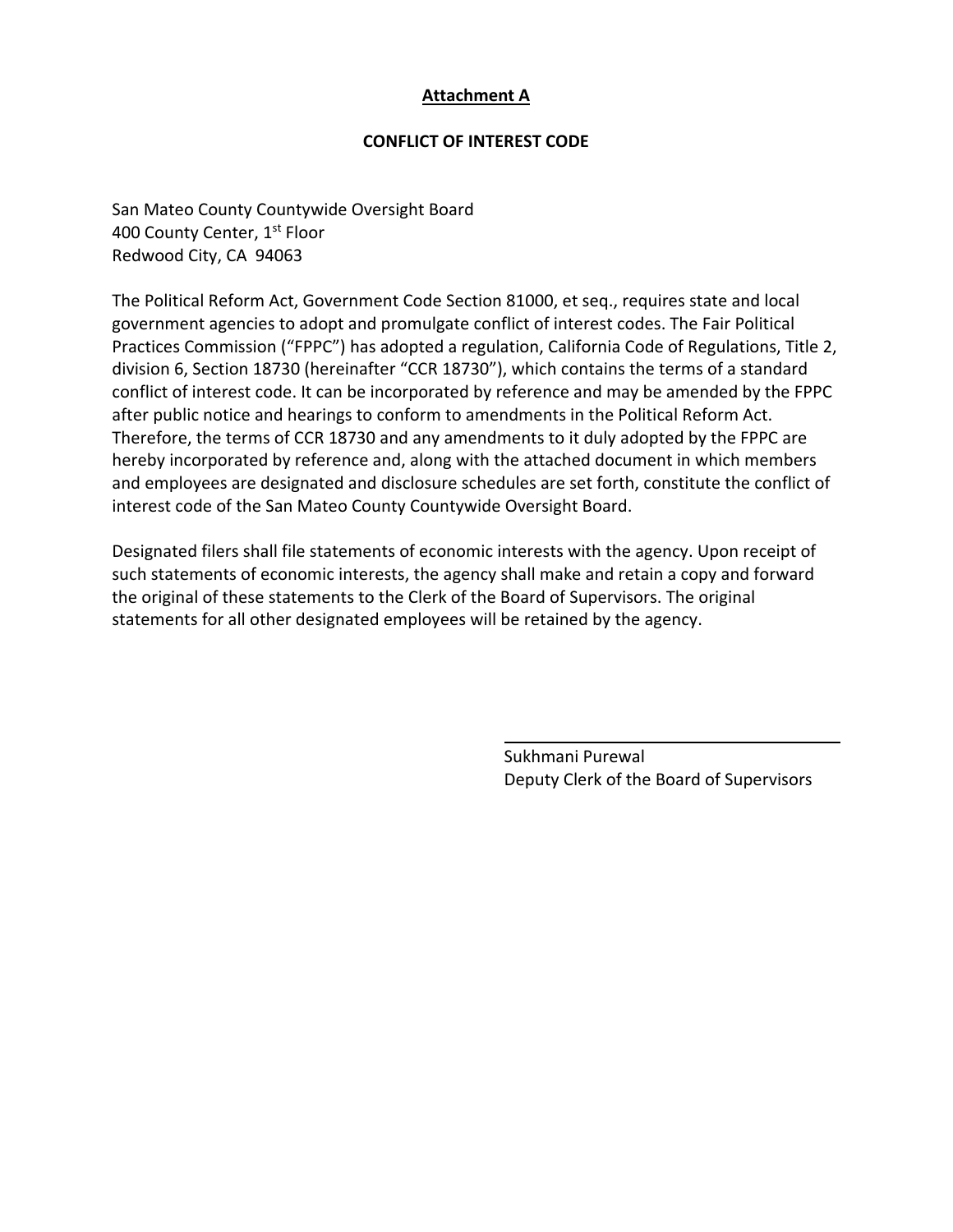### **2018 DESIGNATED POSITIONS AND DISCLOSURE CATEGORIES GOVERNED BY THE CONFLICT OF INTEREST CODE**

#### **CLERK OF THE BOARD OF SUPERVISORS**

#### **San Mateo County Countywide Oversight Board**

Each person holding any position listed below must file statements disclosing the kinds of financial interest shown for the designated employee's position. Statements must be filed at the times and on the forms prescribed by law. Failure to file statements on time may result in penalties including but not limited to late fines.

| DESIGNATED EMPLOYEES' TITLE OR                   | <b>DISCLOSURE SCHEDULES</b> |  |
|--------------------------------------------------|-----------------------------|--|
| <b>FUNCTION</b>                                  |                             |  |
| Each member of the Countywide Oversight<br>Board | A-1, A-2, B, C, D, E        |  |
| Counsel to the Countywide Oversight Board        | A-1, A-2, B, C, D, E        |  |
| Consultants to the Countywide Oversight<br>Board | A-1, A-2, B, C, D, E        |  |

\*Each filer shall file his or her financial statement with the Clerk of the Board of Supervisors as the Filing Officer for the Oversight Board.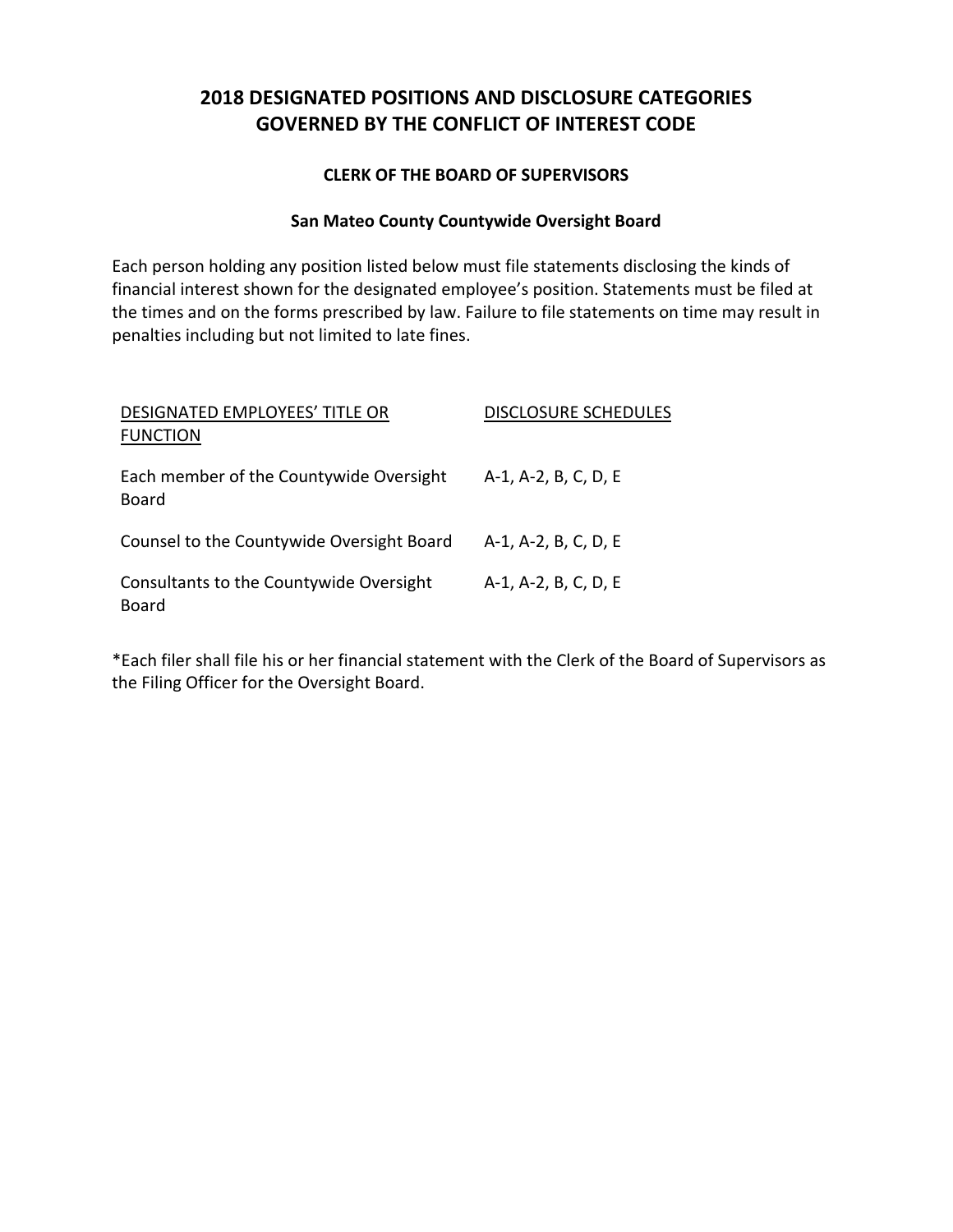# **San Mateo Countywide Oversight Board**

July 27, 2018 **Agenda Item #10** 

TO: San Mateo Countywide Oversight Board

FROM: Shirley Tourel, Assistant Controller

SUBJECT: Board Calendar for Fiscal Year 2018-19

Staff has reserved the County's Board of Supervisors Chambers for potential oversight board meetings through June 2019.

Should the Oversight Board decide to hold meetings on any of the dates below, then such meetings can be scheduled from 9:00 AM - 1:00 PM except for August 22, 2018, when the Chambers are available in the afternoon only (1:00 PM– 4:00 PM).

The Oversight Board (the "Board") may take two approaches to scheduling its regular meetings:

- 1. Only schedule those meetings that the Board currently determines are necessary, and then schedule special meetings of the Board on an ad hoc basis as necessary; or
- 2. Schedule meetings on all dates for which the Chambers are reserved, and then cancel any meetings in the absence of a pressing need to hold such meetings.

Set forth below are all of the dates during FY 2018-19 for which Staff has currently reserved the Chambers:

| <b>Board Chamber Reservations for</b><br><b>Potential Oversight Board Meetings</b> |             |              |            |  |  |  |  |
|------------------------------------------------------------------------------------|-------------|--------------|------------|--|--|--|--|
|                                                                                    | 2018        | 2019         |            |  |  |  |  |
| Wednesday *                                                                        | August 22   | Wednesday ** | January 9  |  |  |  |  |
| Wednesday                                                                          | August 29   | Wednesday    | February 6 |  |  |  |  |
| Wednesday                                                                          | September 5 | Wednesday    | March 6    |  |  |  |  |
| Wednesday                                                                          | October 3   | Wednesday    | April 3    |  |  |  |  |
| Wednesday                                                                          | November 7  | Wednesday    | May 1      |  |  |  |  |
| Wednesday                                                                          | December 5  | Wednesday    | June 5     |  |  |  |  |

\*Room availability is afternoon only.

\*\*Except for August and January, the room reservations are for the first Wednesday of the month. January room reservation is for the second Wednesday of that month.